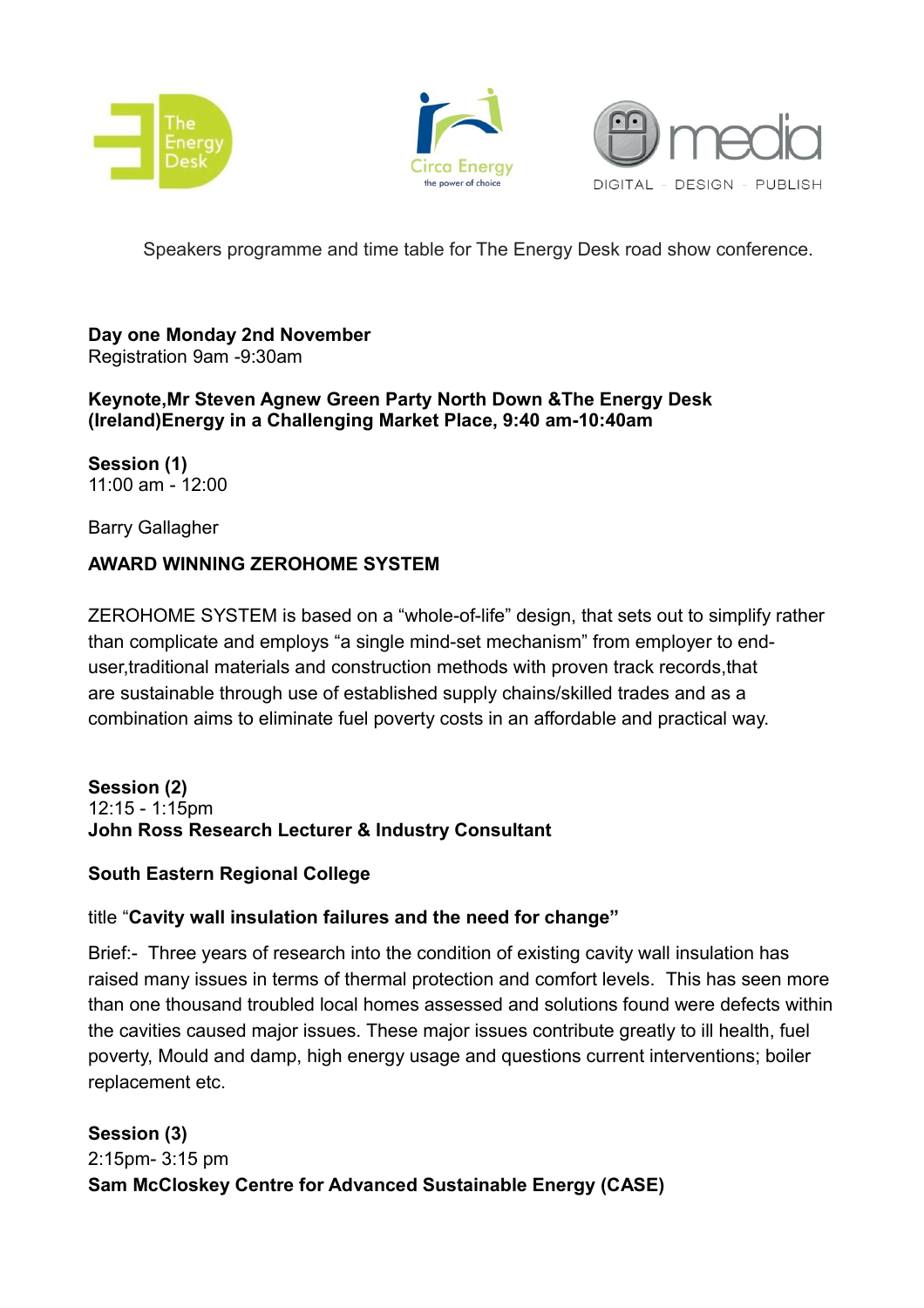CASE is an industry led sustainable energy research centre funded through the Invest Northern Ireland Competence Centre programme. Current constraints on the development of renewable energy in Northern Ireland, coupled with a challenging 40% target have led to the need for Northern Ireland business to innovate. Sam will provide an insight into the current Northern Ireland sustainable energy position and outline some of the groundbreaking work that CASE is currently funding in the energy from biomass, energy systems and marine renewable energy sub-sectors. (

## **Session (4)**

3:30pm-4:30pm

## **Mo Hanslett - BritTek**

LED lights the benefits and pitfalls and what buyers need to know to make the correct decision when purchasing.

## **Session (5)**

4:40pm-5:40pm

## **Fergus Sharkey & Kevin Flanagan – Kingspan ESB**

**Kingspan ESB** is a joint venture company offering Funded Solar photovoltaic (PV) systems in Ireland. Funded Solar allows industrial energy users to take advantage of unused roof space to generate green energy for their business, save on energy costs, with no upfront capital cost.

**Fergus Sharkey (General Manager)** will speak about the joint venture, NI Solar PV market, and the barriers and challenges to the adoption of rooftop Solar PV for businesses **Kevin Flanagan (Technical Sales Manager)** will speak about the Funded Solar solution and the savings that this can bring to NI businesses

## **DAY 2 Tuesday 3rd November**

**Session (1)** 10:00am - 11:00am

## **Jim Clarke Invest NI**

The services provided by the Invest NI Sustainable Development Team and the new tariff scheme for Renewable Heat Incentive ( RHI)

# **Session (2)**

.

11:15am- 12:15

## **Professor John Barry (QUB)**

The renewable energy market,local and central government dimensions of this ,supporting the renewable energy market,issues of community acceptance,finance etc..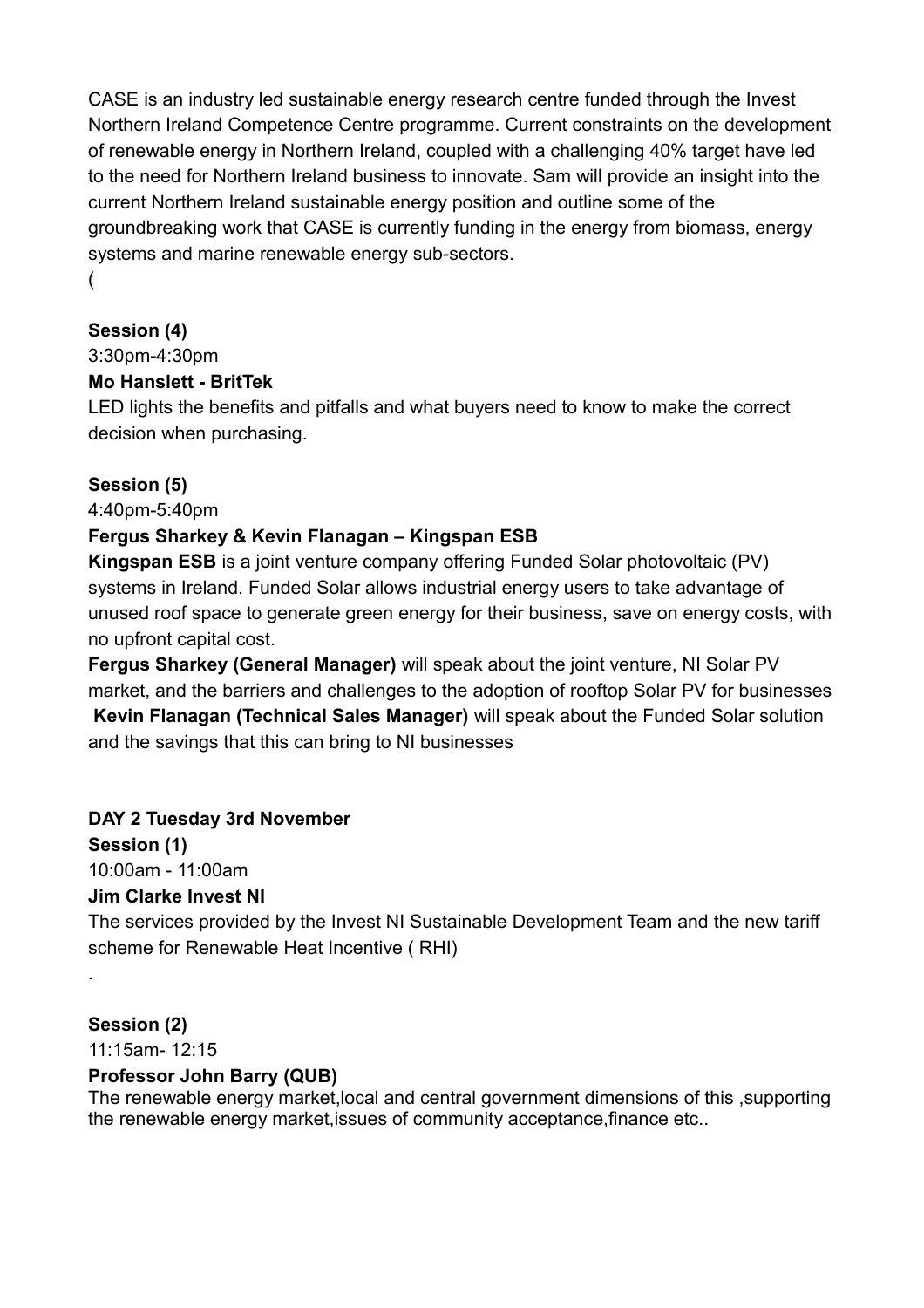# **Session (3)**

1:45pm-2:45pm

# CIAT/RICS – **BIM for Intelligent Building Design and Management**

This presentation will provide an overview of how Building Information Modelling as a process can assist with intelligent building design. It will focus on the use of technology to assist with making intelligent decisions early in the design of construction projects as well as providing an overview of how recent advancements in technology can assist with asset management. The presentation will also provide an overview of the BIM workflow and how a collaborative approach is essential in this process.

Mark McKane (MRICS) is a Chair of the BIM Regions – Northern Ireland Steering Group and a lecturer in Quantity Surveying at Ulster University. David Comiskey (MCIAT, MCIOB) also sits on the BIM Regions – Northern Ireland Steering Group and is a lecturer in Architectural Technology at Ulster University. Over the last number of years they have both been extensively involved with BIM related research and programme delivery.

# **Session (4)**

3:00pm- 4:00pm

Materials and energy

Thomas Cromie – Anarobic Digesters

agriAD Power Ltd was founded to progress the development of a network of standalone AD plants. Projects are standardised to ensure replicability and therefore rapid deployment. agriAD Power partners on an equity basis with farmers to bring together a fully packaged solution with 100% project finance provided, with no recourse to the farm. agriAD Power is paid an annual management fee for its services to the plant, as well as a long-term minority shareholding. Due diligence has been performed on leading AD technology suppliers (review of 15+ suppliers).

agriAD Power have a fully negotiated project finance contract suite that has been funded by several funders in the AD sector. The contract suite is based on agriAD Power's strong sector, and technical knowledge base.

Thomas Cromie, one of the founders of agriAD Power, is an experienced business and project developer, consultant and project manager with over ten years expertise within the anaerobic digestion sector in the UK and Ireland.

Specific technical areas: anaerobic digestion (project funding, contract negotiation, technology selection, biogas utilisation, project design; performance optimisation and enhancement; feedstock management; agriculture; waste); nutrients;

Active in renewable energy policy development (external stakeholder for Dept of Agriculture and Rural Development and for Dept of Enterprise Trade and Investment) and innovation support (Steering committee of the Center of Advanced Sustainable Energy). Specialties:project funding for anaerobic digestion, contract development and relationship building; technology foresight; strategic innovation; advice to SMEs.